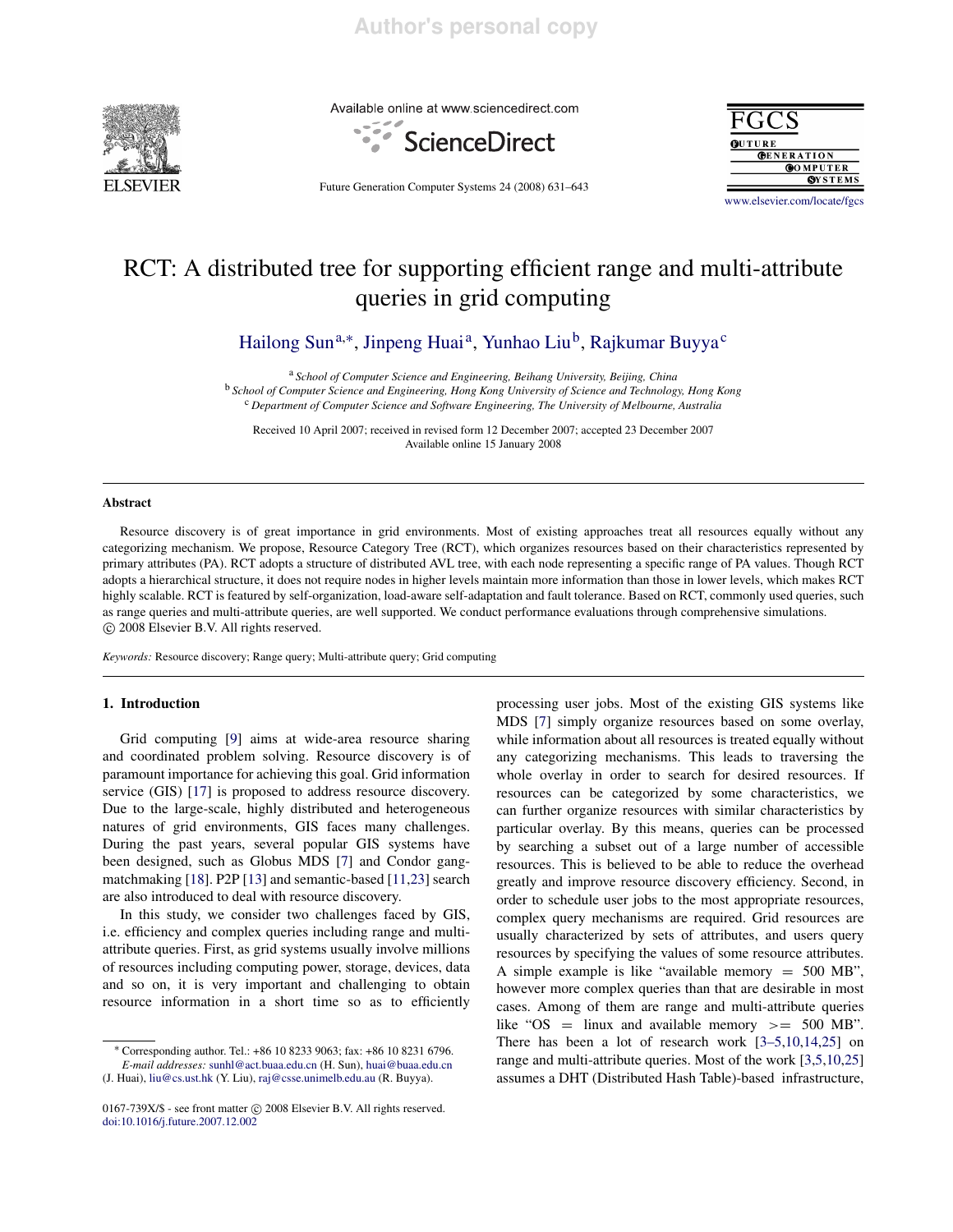however DHT itself destroys data locality, which increases the overhead to process a range query. Mercury [4] supports multi-attribute range queries by creating routing hubs and organizing routing hubs into a circular overlay of nodes. Li et al. propose DPTree [14] to support various types of queries on multi-dimensional data in P2P systems based on balanced tree indexes.

In service grids that are widely accepted by research and industry communities, grid resources can be generally categorized into computational resources and grid services of system and application levels. Computational resources provide runtime support for services in both system and application levels. By computational resources, we mean hardware resources with capacity of supporting computation, such as clusters, storage, super computers and PCs. On the other hand, grid services provide certain processing functions like traditional software. And in our earlier work [12,21] we have presented the advantages of separating underlying computational resources from services by hot service deployment in a service grid [8]. With this separation, underlying resources and services from different providers are discovered and provisioned dynamically to meet specific nonfunctional requirements, such as low costs or high resource usage. This work is devoted to addressing the efficient resource discovery in service grids. In the rest of the paper, we will take the computational resource discovery as an example to introduce our proposed solution, and explain how the solution can be applied to service discovery.

In CROWN project [1], we developed many applications based on CROWN middleware. One of them is developed to factorize huge integers, which can be categorized as a computing intensive, one because powerful CPU resources are urgently required while storage requirement is trivial. Another one is DSS (Digital Sky Survey) [2] that retrieves data from a space telescope and provides a GUI interface for end users to query the star graph of a specified region. DSS needs at least 60 GB storage to store the data from the space telescope while processing of user queries does not require powerful computing power. With this experience, we observe that applications can be characterized by their requirements for computational resources. Intuitively the resource discovery efficiency will be improved if we can organize resources according to the characteristics of application resource requirements. For example, resources with powerful CPU capacity are organized as a category to serve computing intensive applications. This is how our idea is motivated.

Resources are usually described by a set of attribute-value pairs. Among all attributes of a resource, we choose one or several attributes that can best characterize the resource capacity of meeting application resource requirements as primary attributes (PA). We propose an overlay, RCT (Resource Category Tree), to organize computational resources based on PAs. With RCT, data locality is well preserved, which makes it possible to support efficient range queries.

Our major contributions are as follows:

• We identify the need to organize resources using categorizing mechanism so as to improve resource discovery efficiency and we propose an effective overlay, RCT, to organize resources in a self-organizing, self-adaptive and faulttolerant manner.

- We propose load-aware self-adaptation algorithms, through which RCT nodes can achieve autonomic-access load balancing:
- Basing on RCT overlay, we propose algorithms to support four commonly-used resource queries and provide corresponding complexity analysis.
- We evaluate the performance of RCT through comprehensive simulations.

The rest of this paper is organized as follows. Section 2 presents related work. We give an overview of RCT definition and resource organization based on RCT in Section 3. Section 4 presents the design details. We describe the evaluation methodology and results in Section 5. Section 6 presents how RCT can be applied to service discovery, and we conclude this paper in Section 7.

# 2. Related work

Resource discovery is an important issue in grid environments. Two protocols (GRIP and GRRP) and two components (GIIS and GRIS) are proposed in Globus MDS [7] to construct a hierarchical grid information service. Condor [18] leverages ClassAd language to describe both queries and resources, and gang-matchmaking is proposed to match user queries with appropriate resources. In [24], a thorough performance evaluation of MDS and Condor is provided. P2P search technologies have also been adopted to address resource discovery in grids [13, 15,22]. The above-mentioned approaches mainly focus on how to route user requests to target nodes, and the characteristics of application resource requirement are not considered. An overlay SOG is proposed in [16] to organize resources based on similarities of specific resource characteristics, using a hybrid P2P structure. A group is formed by a collection of nodes with some similarities in their characteristics and a leader is elected through gossip protocol. A group in SOG is similar to an RCT, but they are different in that resources in an RCT are further organized according to the value of primary attributes. Additionally, RCT considers application resource requirement when defining an RCT.

Through mapping resource key to resource locations, DHT (Distributed Hash Table) technologies, such as Chord [20] and CAN [19], can effectively address target resource by searching a limited number of nodes. But to support range and multiattribute queries, additional efforts are needed. Many resourcediscovery mechanisms based on DHT [3,5,6,10,25] have been proposed over the past few years to address range and/or multiattribute queries. For example, the study in [6] presents a DHT-based peer-to-peer approach for computational-resource discovery. The static and dynamic parts of resource attributes are combined into a Resource ID that serves as a key in a Pastrybased system. The resources are represented as overlapping arcs on a Pastry ring. The beginning of an arc represents the static attribute set and the length represents the spectrum of dynamic states. However, no mechanisms of load-aware adaptation are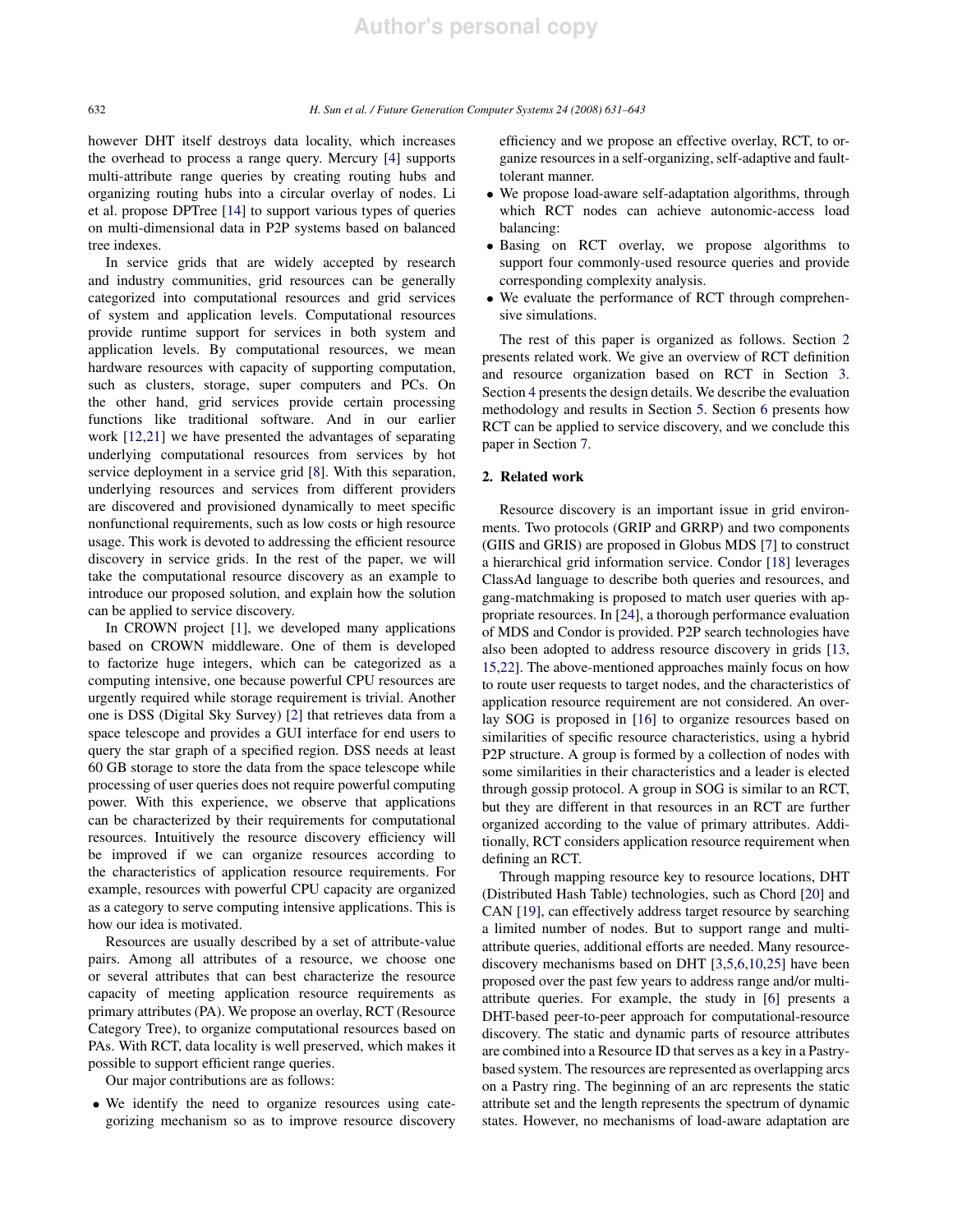provided to eliminate possible bottlenecks caused by hot spot query. The authors in [10] propose a logical binary tree RST (Range Search Tree) on the basis of DHT infrastructure to support range queries. One advantage of RST is that it does not need to maintain the tree structure dynamically because the domain of an attribute is split into  $2<sup>n</sup>$  sub ranges beforehand and each node can deduct the tree structure locally. The dynamic RST is adaptive to the query and registration load. However, RST requires resources to register with many nodes whose responsible ranges cover the resource attribute value, incurring huge overhead in dynamic grid systems where resources need to frequently update status. In practice, as DHT itself destroys data locality due to the use of randomizing hash functions, it will generate many *lookup* (key) operations to process a range query in DHT-based solutions, which is believed to be increase much overhead compared to data locality-preserving solutions.

There also has been research work [4,14] on range and multi-attribute query that is not based on DHT. Mercury [4] supports multi-attribute range queries by creating routing hubs and organizing routing hubs into a circular overlay of nodes. A routing hub is a logical collection of node sin the system and responsible for a specific attribute in the overall schema. When there are a large number of attributes, the overlay maintenance overhead is very large. Different from Mercury, RCT organizes resources on the basis of selected attributes (i.e. primary attributes), not every attribute. Li et al. propose DPTree [14] to support various types of queries on multidimensional data in P2P systems based on balanced tree indexes (R-Tree). DPTree adopts a skip graph-based overlay and maps a logical R-Tree to the overlay network in a distributed manner. RCT adopts a balanced binary search tree structure and corresponding overlay network, and RCT provides a loadaware self-adaptation mechanism.

# 3. RCT overview

In this section, we describe RCT definition and the architecture of resource organization based on RCT.

## 3.1. Resource description

The attribute-based approach is widely adopted for describing resources in grid-computing environments. In this paper, we also choose this approach to describe computational resources. Each computational resource is characterized by a set of attribute-value pairs. In practice, we are mainly concerned about dynamic attributes (e.g. CPU load) of a resource in a real computing environment because dynamic status represents available capacity of a resource.

## 3.2. RCT-resource category tree

Grid applications can be characterized by their requirements for computational resources, e.g. computing intensive and dataintensive applications. In turn, we can categorize computational resources based on certain resource characteristics that can meet application resource requirements. By doing so,



Fig. 1. An example of RCT.

resource discovery is performed on specific resource categories efficiently. For example, we know that resources with huge storage can better serve a data-intensive application, thus we can organize them together based on an overlay structure.

Furthermore, we observe that values of most resource attributes are numerical, e.g. values of disk size. And attributes whose values are not numerical can be converted to be numerical through certain mathematical methods. Based on this consideration, RCT adopts an AVL tree (or balanced binary search tree) overlay structure to organize resources with similar characteristics. The attribute that can best describe the characteristic of resources organized by an RCT is named a primary attribute or PA. Fig. 1 is an example of RCT. The chosen PA is available memory size, and the value domain of available memory ranges from 0 to 1000 MB.

Compared to traditional AVL, each node of RCT manages a range of values, instead of a single value. Each node only needs to maintain its connection with direct child nodes and parent, and operations like registration, updating and query can start from any node. Unlike in traditional AVL structure, higher-level nodes of RCT are not required to maintain more information or bear more load than those in lower levels, which provides the basis for RCT to scale easily.

Suppose  $D$  is the value domain of the PA of an RCT. Each node n of an RCT is responsible for a subrange of D, or  $D_n$ . All resources with PA values belonging to  $D_n$  register themselves to node  $n$ . We name each RCT node an HR (Head of a subrange). And terms of "HR  $n$ " and "node  $n$ " will be used interchangeably in the rest of this paper. In Fig. 1, the circles denote HRs, while the squares below an HR denote computational resources registered with an HR.

Suppose N is the total number of HRs in an RCT,  $lc(n)$  and  $rc(n)$  are the left and right child nodes of HR n respectively. Since an RCT is a binary search tree, we have the following observations:

$$
\bigcup_{i=1}^{N} D_i = D \tag{1}
$$

 $\ddot{\phantom{a}}$ 

$$
D_i \cap D_j = \phi, \quad \forall i, j \in [1, N]
$$
 (2)

$$
D_{lc(i)} < D_i < D_{rc(i)}, \quad \forall i \in [1, N]. \tag{3}
$$

We say  $D_i < D_j$  if the upper bound of  $D_i$  is less than the lower bound of  $D_j$ , e.g.  $[1, 2] < [3, 4]$ .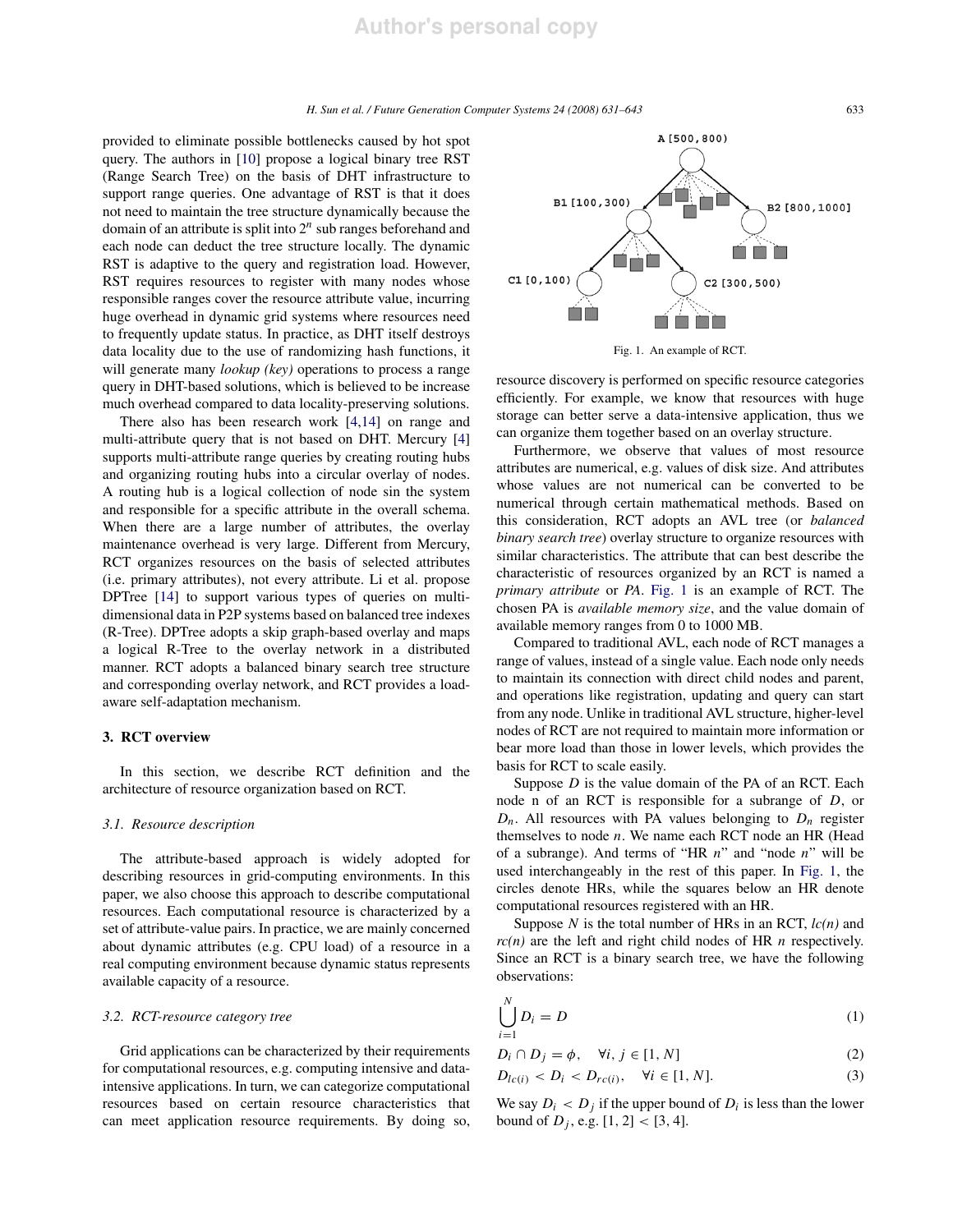

Fig. 2. Resource organization with RCT.

If the ranges of node i and node j, i.e.  $D_i$  and  $D_j$ , are adjacent, node  $i$  is referred to as a neighbour of node  $j$ , and vice versa. If node *i* is a neighbor of node *j* and  $D_i < D_j$ , node i is called left neighbour of node  $j$  (denoted by  $L$ -neighbor(j)); node  $j$  is called right neighbour of node  $i$  (denoted by  $R$  $neighbor(i)$ ). Note there are two exceptions: the leftmost HR and the rightmost HR, the former has no left neighbor and the latter has no right neighbour.

As shown in Fig. 1, C2 and B2 are neighbours of A, while C2 is L-neighbour of A and B2 is R-neighbour of A. Note that C1 does not have a left neighbour and B2 has no right neighbour.

### 3.3. Organizing resources with RCT

As resources are owned and managed by different resource providers, providers may define different PAs for their resources, which results in constructing multiple RCTs. In Fig. 2, we present a 2-layer architecture for organizing resources across resource providers by using RCT. In the lower layer, each resource provider defines a set of PAs that can best describe their resources. Based on PAs, resources are organized through a certain number of RCTs. To enable wide area resource discovery across different providers, an RCT index service (RIS) is deployed by each service provider in the upper layer. RIS is a basic service that stores information about PAs of a provider and entry points of RCTs. RISs can be implemented, e.g. as web services or grid services, and find each other using services like UDDI.

In practice, a resource may have many attributes, but only a few of them are chosen as primary attributes. So there will not be too many RCTs. When a query request cannot be satisfied by a resource provider, the RIS will contact other RISs to recommend another resource provider for further discovery operations.

## 4. Design of RCT

Three goals are considered in RCT design: (1) selforganization, which is very important for dynamic grid environment. Manual operations should be as few as possible so as to allow resources to join or leave freely and keep the system scale easily. (2) load-aware self-adaptation, which is

necessary to improve the availability and scalability when load of registration, query and updating is not balanced among HR nodes. (3) fault-tolerance, which is critical to handle unexpected failures of RCT nodes. In this section, we present how the design of RCT achieves these three goals. Following that, we describe the resource searching algorithm based on RCT.

# 4.1. Bootstrapping an RCT

As an RCT consists of a set of HRs, before building an RCT we need to consider how an HR is set up. To make RCT a selforganizing system, we require HRs to be chosen automatically from resources themselves.

At first thought, it is a simple way to choose an HR randomly from resources. Nevertheless, if the chosen HRs are unstable or weak in capacity, the instability will affect the availability of RCT, and the weak capacity will lead to bottlenecks. Hence, we need to consider both *availability* and *capacity* when choosing a qualified HR. A resource with long online time means that it is much more stable and available. Additionally, a resource with powerful capacity can ensure that it is capable of serving as an HR to manage a set of resources. The availability of a resource is defined as its online probability  $p(p = t_{on}/(t_{on} + t_{off}), t_{on})$ and  $t_{off}$  are the online and offline time during a past period of time respectively); the capacity is measured by the computing power  $c$  (e.g.  $c$  = CPU Frequency).

At the beginning of the initialization stage, no RCTs or HRs exist in a grid environment. An RCT index service (RIS) is configured and deployed to maintain the RCT information including primary attributes, their value domains, and entry points of at least one HR. The procedure of building an RCT is as follows:

- (1) A resource queries RIS to get information about RCT configurations of PAs.
- (2) The resource checks whether it can satisfy the condition of being an HR of an RCT. If yes, go to step (3); else, the resource is not qualified to be organized.
- (3) The resource sends an HR-application request to RIS. The request contains information about which RCT it aims to build and data of its availability and capacity.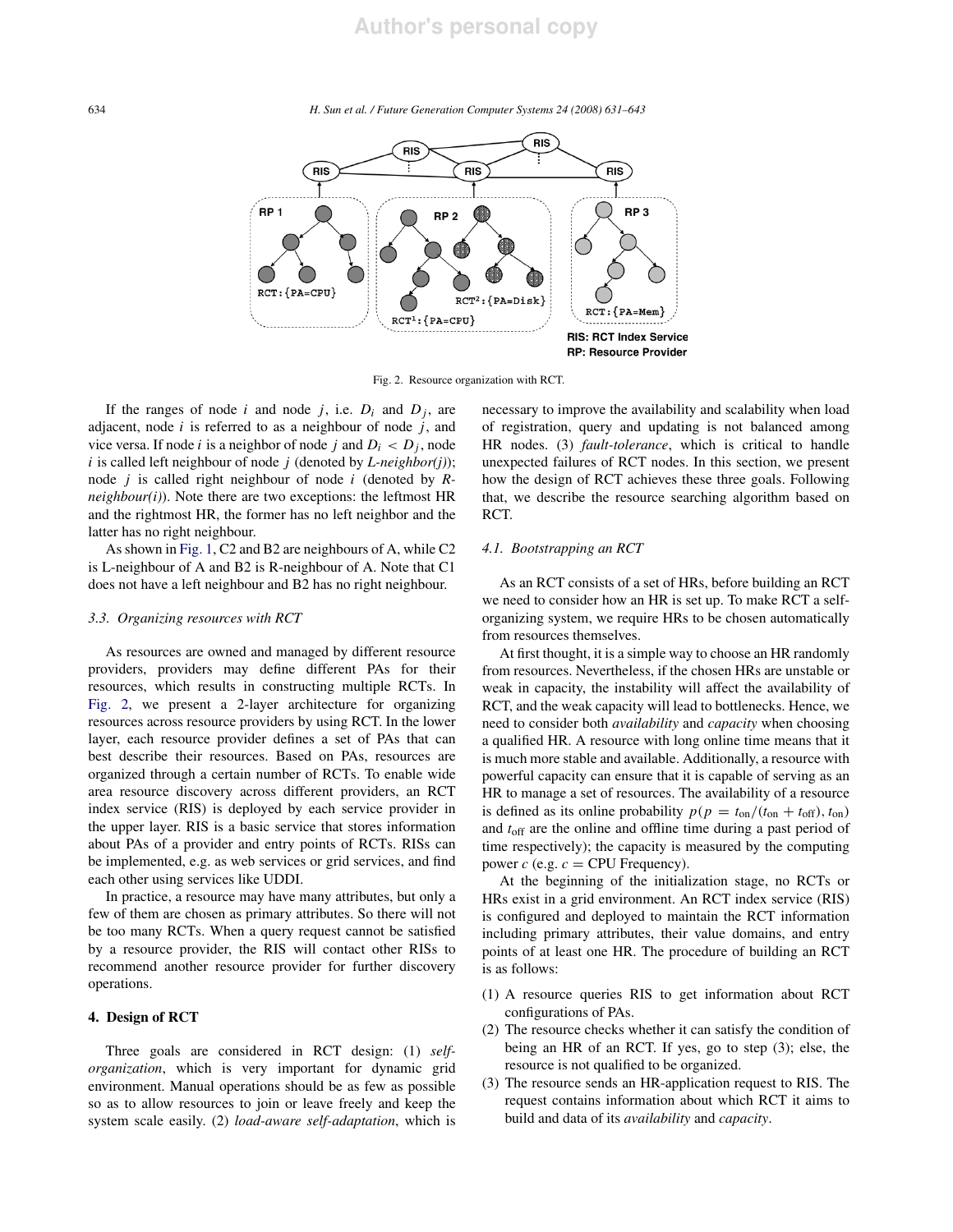(4) The RIS stores the data of the candidate resources. When the candidates for an RCT reach a certain number, RIS will compare the data of availability and capacity to select the most qualified one as the first HR of the relevant RCT. Then the RIS notifies other candidate resources to register with the selected HR.

The RIS serves as the bootstrapping service for building an RCT. After an RCT is built, resources can get an entry point to the RCT from RIS, but this is not the only approach. The information can be cached locally for later use, and a resource may get this information from other resources. Note that RIS is only responsible for building the first HR of an RCT, and the building of other HRs leaves to the RCT itself, which will be introduced in next section.

#### 4.2. Load-aware self-adaptation

Resource maintenance. Due to the dynamic nature of resources, we need to address resource joining, leaving and status changing.

When a computational resource connects to a grid system, it will first try to find an RCT to register itself. This can be done through RCT index service. Eventually a resource will know the address of at least one HR, then sends its joining request to the HR. According to the PA value of the resource, the HR checks if it should manage the incoming resource. If yes, the resource is registered with the HR; otherwise, the HR will traverse RCT to find the HR that the resource should register with. After registration, a resource will periodically update its status including PA value to the corresponding HR. However, if the PA value of an incoming resource lies out of the ranges of all HRs in an RCT, this means the current RCT cannot accept the registration of the resource. Then the incoming resource can find another appropriate RCT to register with.

A resource can leave without any notification. An HR should recognize the leaving of a resource as early as possible. For this purpose, a resource is required to send updating message to its HR periodically even its status is unchanged. The updating message is empty in case of unchanged resource status. On the other side, an HR will remove the related resource information if it has not received updating message from a resource for a period of time.

An HR only manages resources whose PA values belong to the HR's responsible range. When the PA value of a resource is out of an HR's range due to dynamic changes, the HR will traverse RCT to find a proper HR to transfer the resource to. For the transferred resources, this is similar to a re-registration to a new HR.

Note that the resource status of an HR itself also changes dynamically. One interesting question: when an HR's PA value no longer belongs to the subrange it is responsible for, will the HR be degraded to be a common computational resource? The answer is no, otherwise it will cause RCT to be unstable. A resource that serves as an HR also serves as a common resource as well. Therefore, as a resource, an HR is also managed by another HR that is not necessary to be itself.

# **Algorithm 1:** Balance an overloaded HR  $n$

- 1: //Initialize splitting policy
- $2:$  policy  $=$  AVS;
- 3: //Retrieve neighbors' load information
- 4:  $load_{n1}$  = getLoad (L-neighbor (n));
- 5:  $load_{n2}$  = getLoad (R-neighbour (n));
- 6: if  $load_{n1} \leq l_{\text{warning}}$  AND  $load_{n2} \leq l_{\text{warning}}$  then
- 7: // split  $D_n$  into 3 subranges
- 8: split  $(D_n, D_1, D_2, \text{policy})$ ;<br>9: // transfer resources in  $D_1$
- // transfer resources in  $D_1$  from n to n1
- 10: transferLoad  $(n, n1, D_1);$
- 11: //transfer resources in  $D_2$  from n to n2
- 12: transferLoad  $(n, n2, D_2);$
- 13: else if  $load_{n1} <= l_{\text{warming}}$ then
- **14:** // split  $D_n$  into 2 subranges<br>**15:** split  $(D_n, D', \text{policy});$
- 15: split  $(D_n, D', \text{policy})$ ;
- 16: // transfer resources in  $D'$  from n to n1
- 17: transferLoad  $(n, n1, D')$ ;
- 18: else if  $load_{n2} <= l_{\text{warning}}$ then
- **19:** // split  $D_n$  into 2 subranges<br>**20:** split  $(D_n, D', \text{policy});$
- **20:** split  $(D_n, D', \text{policy})$ ;
- 21: // transfer resources in  $D'$  from n to n2
- 22: transferLoad  $(n, n2, D')$ ;
- 23: else
- 24: split  $(D_n, D', \text{policy})$ ;
- 25: select an HR  $n'$  from resources in  $D'$ ;
- **26:** Insert HR  $n'$  into current RCT;
- 27: balanceTree();

#### 28: end if

Load-aware adaptation. There are several cases in which an HR can be overloaded. For example, if an HR is responsible for a big range of PA values or the range of an HR is a "hot spot", a large number of messages of registration, updating and query will overwhelm the relevant HR. Therefore if no appropriate measures are taken, the overloaded HRs will become the bottlenecks. On the one hand, when an HR is overloaded, its subrange should be split, which results in new HRs being chosen or some resources are transferred to others. On the other hand, when an HR is light loaded and no other HRs transfer resources to it as well, we should consider deleting it and merging its range with other HRs responsible for adjacent ranges. Deleting a light-loaded HR and merging corresponding subranges can reduce the average search length. In all, RCT must have the ability to adapt according to load state.

Before going further, a metric should be defined to represent an HR's load l. As the data for describing a resource is only a few attribute-value pairs, managing resources will not consume much storage of an HR. We use CPU load to represent an HR's load. Light-loaded threshold  $l_{\text{light}}$  and overloaded threshold  $l_{\text{over}}$  are defined respectively. Additionally, a warning threshold  $l_{\text{warning}}$  is defined  $(l_{\text{light}} < l_{\text{warning}} < l_{\text{over}})$  to avoid oscillation problems, i.e. a node easily may become overloaded after receiving load from others. When the load of an HR is above  $l_{\text{warming}}$  and below  $l_{\text{over}}$ , it indicates that the HR is near to be overloaded and cannot accept new load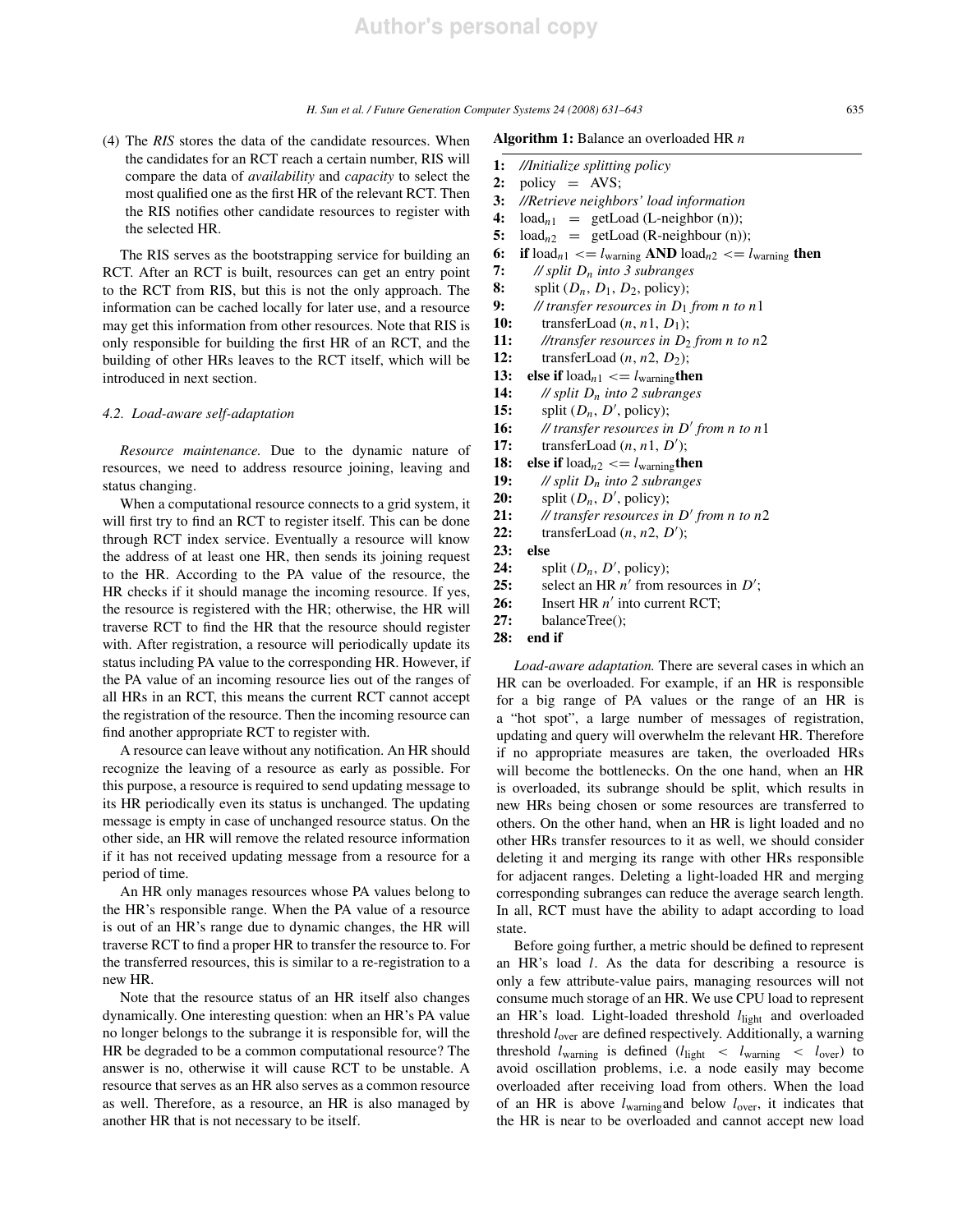transferred from other HRs. For example, when  $l$  is greater than 90% ( $l_{\text{over}} = 90\%$ ), an HR is considered as overloaded; when *l* is less than 10% ( $l_{\text{light}}$  = 10%), an HR is light loaded when *l* is less than 80% ( $l_{\text{warning}} = 80\%$ ) and greater than 10%; an HR is ready to help its neighbours to balance load.

Note that an HR is also a computational resource that is used to process user jobs. To ensure the user job processing will not affect an HR's organizing resources in RCT, a resource reservation mechanism is needed. For example, if a resource acts as an HR, 20% of CPU time will be reserved for its responsibility in RCT. This will rely on resource manager's reservation functionality. Hence the definitions of  $l_{\text{light}}$ ,  $l_{\text{over}}$ and lwarning are based on the reserved capacity for organizing resources.

Suppose  $D_n$  is the range an HR *n* is responsible for and HR *n* becomes overloaded. According to the above analysis,  $D_n$ will be split to balance the load. We design two policies for splitting a range: *Average Split* (AS) and *Analysis of Variance*based Split (AVS). With AS,  $D_n$  is split evenly into two or three subranges; AVS considers load distribution across  $D_n$  based on analysis of variance. For example, suppose [10,100] is a range, and load is mainly distributed in [80,100]. With AS, the range may be split into [10,55) and [55,100]; while with AVS, the splitting results can be [10,90) and [90,100]. In order to be consistent with the three observations presented in Section 3.2, an HR only transfers load to two neighbours, which means  $D_n$ is split at most into three subranges for each time.

```
Algorithm 2: Resign a light-loaded HR n
1: //Initialize splitting policy
2: policy = AS;
3: //Retrieve neighbours' load information
4: load_{n1} = getLoad (L-neighbor (n));5: load_{n2} = getLoad (R-neighbor (n));6: while \text{(load}_{n1} > l_{\text{warming}} AND \text{load}_{n2} > l_{\text{warming}}) do
7: sleep (t);
8: if load_{n1} <= l_{\text{warning}} AND load_{n2} <= l_{\text{warning}} then
9: // splitD_ninto 2 sub ranges: D_1 < D_210: split(D_n, D_1, policy);11: D_2 = D_1; D_1 = D_n;12: // transfer resources in D_1 from n to n1
13: transferLoad (n, n1, D_1);
14: //transfer resources in D_2 from n to n2
15: transferLoad (n, n2, D_2);
16: else if load_{n1} <= l_{\text{warning}} then
17: D_1 = D_n;18: // transfer resources in D_n from n to n1
19: transferLoad (n, n1, D_1);
20: else if load_{n2} <= l_{\text{warning}} then
21: D_2 = D_n;22: // transfer resources inD_n from n to n2
23: transferLoad (n, n2, D_2);24: end if
25: resign (n);
26: balanceTree();
```
Algorithm 3: Complete load-aware adaptation for HR  $n$ 

- 1: while (true) do
- 2: //Retrieve HR n's load information
- 3:  $load_n = getLoad(n);$
- 4: if  $load_n >= l_{over}$ then
- 5: balance the load of HR n; //Algorithm 1
- 6: else if  $load_n \leq l_{light}$ then
- 7: resign HR  $n$ ; //Algorithm 2
- 8: end if
- 9: sleep (t);

Algorithm 1 is designed to balance an overloaded HR. We first initialize the splitting policy as AVS (Line 2); then the load of two neighbours is obtained (Lines 4–5); according to the load status of neighbours, the range is split and load is transferred to relevant neighbours (Lines 6–22); in case both neighbours are not available, a new HR is selected to balance the load, and RCT itself needs to be balanced (Lines 24–27).

In contrast to the overloaded case, when HR  $n$  is light loaded, it will try to merge itself with its neighbours and resign the HR post so as to reduce the average search length. As the average search length of RCT has great impact on searching efficiency, the merge of light-loaded HRs will lead to higher efficiency of resource discovery. This procedure is shown in Algorithm 2.

Here the splitting policy is set as AS (Line 2), because the whole range of current HR has light load; then the neighbours' load is obtained (Lines 4–5); if both of neighbours' load are above warning threshold, it has to wait for next period to try again (Lines 6–7); the load is transferred to left neighbour and/or right neighbour (Lines 8–24); eventually the HR resigns and operation is performed to balance RCT (Line 25–26).

Based on Algorithms 1 and 2, we have the complete loadaware adaptation algorithm, as shown in Algorithm 3. The algorithm runs periodically at each HR to ensure the HR works in a normal load state.

HR failures. The leaving of an HR can be categorized as normal leaving and abrupt failures without notification.

If an HR leaves normally, it will choose a new HR from resources it manages to replace itself. However, the unexpected failure of an HR is much more complicated, which makes the child trees of the failed HR disconnected with the other HRs of the relevant RCT. Therefore, it is desirable to have a faulttolerant design to handle such failures. In practice, the HR failures can be caused by software or hardware breakdown (e.g. memory overflow), or network disconnection.

We detect an HR's failure by sending keep-alive messages periodically between a node and its parent. As a result, the parent node or direct child nodes of a failed HR will first notice the failure of an HR. One straightforward way of recovering RCT is to locate the disconnected child trees and assign new parent HRs for them. This procedure is much more complex if several HRs fail simultaneously. In that case, an HR is required to maintain information of either all of predecessors or offspring, which means an HR's leaving or joining has to be notified to many other HRs. In case of frequent HRs joining or leaving, this will definitely add a large overhead to the whole system.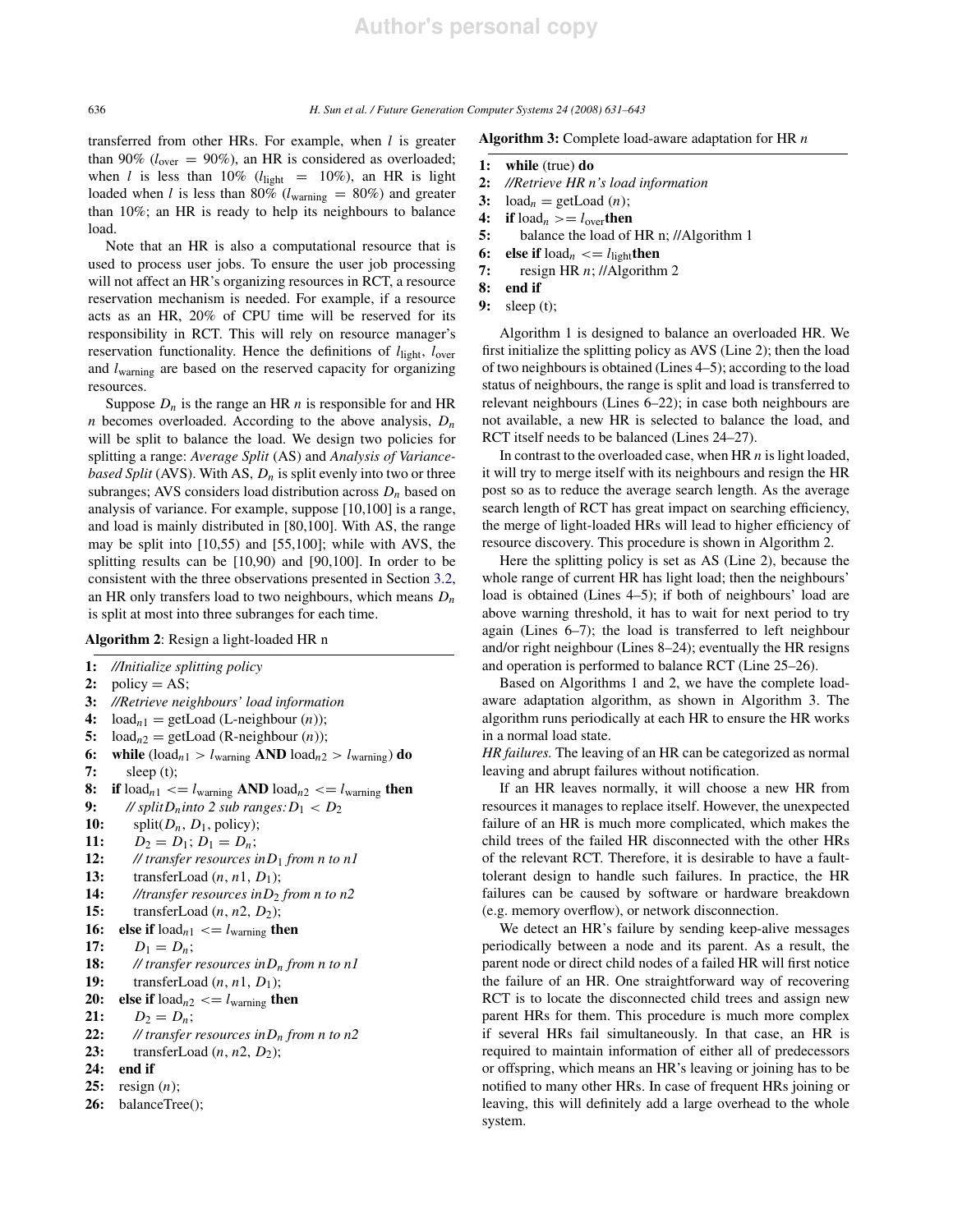Instead we choose a rather simple but effective approach that is based on redundancy. Note that the online time is an important factor in defining the criteria for selecting an HR. Therefore, an HR has better availability than other resources. And the probability of the simultaneous failure of multiple HRs will be small. Based on the above analysis, we require each HR to have an alternate backup. When the primary HR crashes, the backup HR will be activated to work as primary HR and a new backup is selected at the same time. Even in case that both HRs fail, the disconnected resources can join the RCT again later after they realize this.

# 4.3. Searching with RCT

The ultimate goal of RCT design is to process resource queries and return resources that best meet users' query requirements. Given the resource organization defined by RCT, we present the search mechanisms in this section.

First, we identify four types of commonly used queries from two dimensions, as shown in Fig. 3. Here we provide examples for these four types of queries:  $Q1$ : "Available storage = 90 GB"; Q2: "CPU load  $\langle$  50%"; Q3: "Available storage = 100 GB AND OS = WindowsXP"; Q4: "Availablememory > 256 MB AND CPU load < 80%". We refer to searches corresponding to the four types of queries as Q1-search, Q2 search, Q3-search and Q4-search respectively.

RCT supports all these four types of queries while we only present searching algorithm for Q2-search and give description to show how Q2-search can be extended easily to support the other three. In order to balance the query load, the algorithm is designed to allow a query starting from any node of an RCT, instead of only from the root node.

The Algorithm 4 is designed for Q2-search.  $D_q$  is supposed to be the range of a user query for a primary attribute (PA), and  $D_n$  is the range that HR *n* is responsible for.  $D_{l-\text{child }T(n)}$  and  $D_{r-\text{child }T(n)}$  are ranges that the left child tree and right child tree of  $n$  are responsible for respectively. The algorithm is designed as a recursive function. The query results will be aggregated in a data structure called *ResultSet*. We first split  $D_q$  into three subranges:  $D_0$ ,  $D_1$  and  $D_2$  (Line 4).  $D_0$  is the intersection of  $D_n$  and  $D_q$ ;  $D_1$  and  $D_2$  are subranges of  $D_q$  that are adjacent to the left and right ends of  $D_0$  respectively. If  $D_0$  is not empty, search is performed locally for the range of  $D_0$  (Line 5); if  $D_1$ is not empty, search is performed in the left child tree (Line 6); if  $D_2$  is not empty, search is performed in the right child tree and/or at parent node depending on the relationship of  $D_2$ and  $D_{r-\text{child}T(n)}$  (Lines 7–9); Finally, the complete result set containing the results from all the search processes is returned (Lines 10).

To implement the above algorithm, each HR  $n$  is required to know the total range that its child tree is responsible for. With this information,  $D_{r-\text{child }T(n)}$  and  $D_{l-\text{child }T(n)}$  can be calculated. To achieve this, when load is transferred to/from a node, the node will not only update range information of its child trees but also notify relevant child nodes to update range information of their respective child trees.



Fig. 3. Four types of commonly used queries.

With the Q2-search algorithm, Q1-search is much simpler because Q1-search is indeed a Q2-search with the  $D_q$  of only one element.

Q4-search is the most complicated among the four types of searches. Based on Q2 search, it can be dealt with in the following three steps. (1) We first identify a PA in query constraints. (2) Then based on Algorithm 4, searching is performed with the query range of selected PA. (3) If a node satisfies the constraints on selected PA, further search will be performed at current node on constraints of other attributes. For example, if a query is "Available storage >70 G AND CPU Load < 20%" and "Available storage" is identified as PA, search will be performed on an RCT whose PA is "Available storage". If HR  $n$  satisfies the constraint of "Available storage  $> 70$ G", the resources managed by HR  $n$  will be searched further, based on "CPU Load < 20%".

And Q3-search, which is multi-attribute and point search, is a simplified version of Q4-search.

As a query can start from any node, the search length of a point query will be  $2 \log N$  at most. For the range query, the complexity is highly dependent on the length of a query range, and we will study this in Section 5.

Algorithm 4: Q2-search from HR n

1: func search  $(D_q, n)$ : ResultSet 2: ResultSet  $rs_1$ ,  $rs_2$ ,  $rs_3$ ,  $rs_4$ ; 3:  $D_0 = D_q \cap D_n;$ 4: split  $D_q - D_0$  into  $D_1$  and  $D_2$  ( $D_1 < D_2$ ); 5: if  $D_0! = \phi$  then  $rs_1$  = perform local search for  $D_0$ ; 6: if  $D_1! = \phi$  then  $rs_2$  = search  $(D', \text{lc}(n))$ ; 7: if  $D_2! = \phi$  then  $D' = D_2 \cap D_{r\text{-child}}(T_n)$ ; 8: if  $D' = \phi$  then  $rs_3 =$  search  $(D', \text{rc}(n))$ ; 9: if  $D_2 - D' = \phi$  AND parent $(n)!$  = null then  $rs_4 = search(D_2 - D', parent(n));$ 10: return  $rs_1 \cup rs_2 \cup rs_3 \cup rs_4$ 11: end func

One thing to note is that an incentive mechanism is introduced to the HR's local search. Considering that HRs contribute their capacity for RCT, we increase their priority to be searched. That means if two resources including an HR meet user query requirements and the user only need a limited number of resources, the HR will be returned to a user with a higher priority.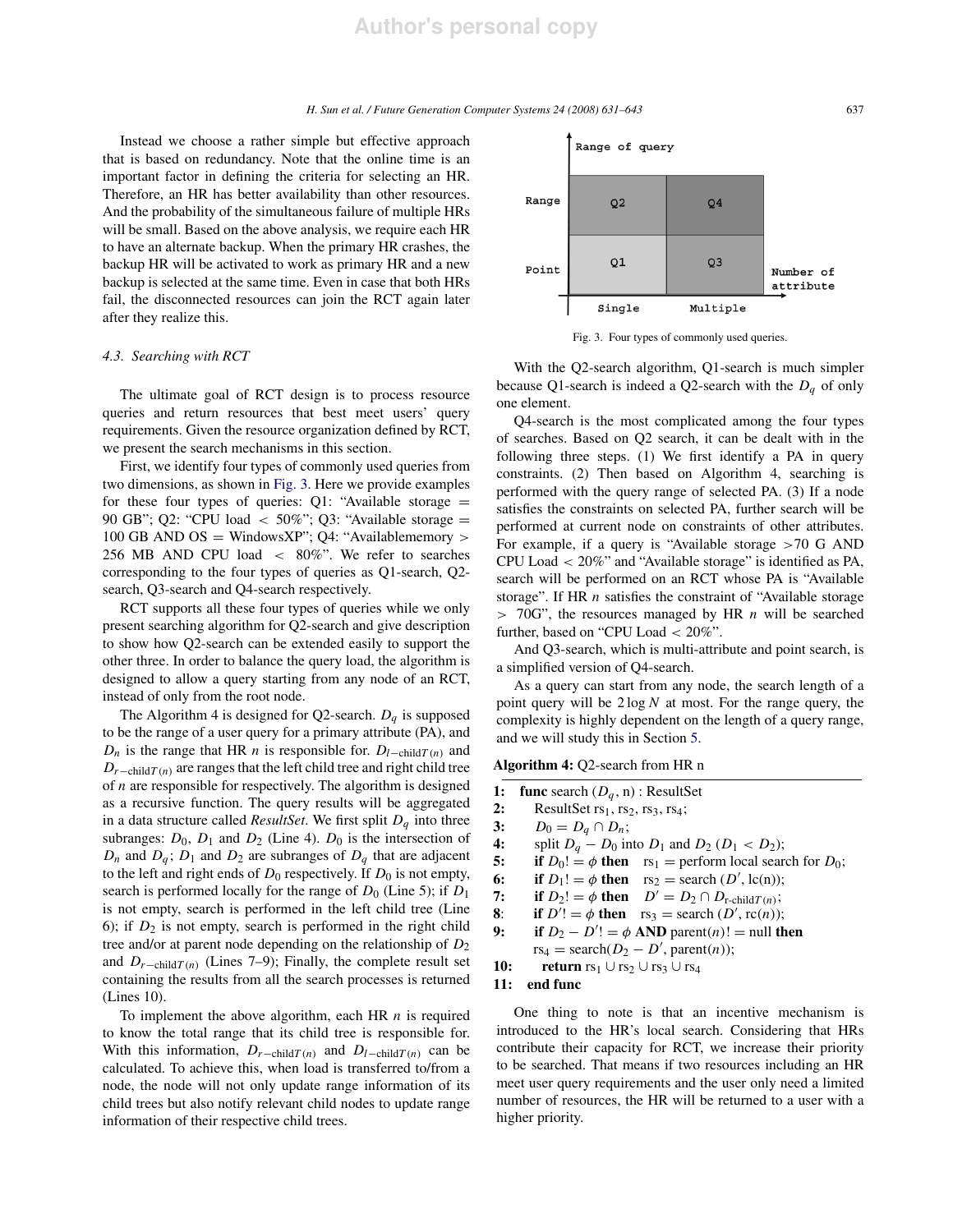## 4.4. Parallel search

AS each HR is responsible for a different range of value domain of a PA, the bigger length of a query range means more hops are needed for processing a query. Thus Algorithm 4 could be inefficient if the length of a query range is very large. If the ranges of all HRs are known beforehand, we can split the query range into multiple subranges so that each subrange matches an HR exactly. Thus searches can be performed in parallel for each subrange. In Section 4.2, we mention that in order to maintain parent-child relationship of HRs, a child is required to send keep-alive message to its parent periodically. An HR can utilize this message to piggyback information about the HRs and their responsible ranges. In this way, each HR will know others' ranges, and parallel search can be implemented. When the range of an HR changes due to self-adaptation, the change will be known to all HRs after at most  $log_2 N$  keep-alive periods. Before receiving notification about range changes, using stale information can cause some parallel searches to fail. In such a case, Algorithm 4 will be used for searching.

# 4.5. Complexity analysis

In this section, we analyse the complexity of searching algorithms with RCT. From Section 4.3, we can see that range search and multi-attribute search are just variations of Q2 search. And Q2-search can be reduced to Q1-search if parallel search introduced in Section 4.4 is adopted. Thus we only analyse the complexity of Q1-seach that is a random search against RCT.

We start from a complete BST (Binary Search Tree) with  $n$ nodes and the height of h.

Suppose the entrance of searching is  $node_k$  ( $k > 2$ ) that lies in the kth level of the BST, then the target node *node*  $t_{\text{target}}$  is possible to locate in the 3 shaded areas shown in Fig. 4. We use  $TSL(M, subtree(N))$  to denote the total search length when the searching starts from node M and traverse all the nodes in the subtree rooted at node N, and ASL (Average Search Length) to denote the average number of nodes that are traversed when the target node is randomly chosen with equal probability. Case 1:

For all *node*<sub>target</sub> in the subtree rooted at *node*<sub>k</sub>, i.e. *node<sub>target</sub>* ∈ *subtree* (*node<sub>k</sub>*), the depth of the subtree is  $h - k + 1$ . So the TSL from node<sub>k</sub> to all the nodes within the subtree is

TSL(*node<sub>k</sub>*, *subtree*(*node<sub>k</sub>*))  
= 
$$
(h - k + 1 - 1) \times 2^{h - k + 1} + 1
$$
  
=  $(h - k) \times 2^{h - k + 1} + 1$ .

Case 2:

For all *node*<sub>target</sub> on the path from  $node_k$  to root, i.e.node<sub>target</sub>  $\in$  path(node<sub>k</sub>, root), given that there are  $k - 1$ nodes on the path, the TSL from  $node_k$  to all the nodes on the path is

 $TSL(node_k, path(node_k, root)) = 2 + 3 + 4 + \cdots + k$ 

$$
= \sum_{i=1}^{k-1} (i+1) = \frac{(k+2)(k-1)}{2}.
$$



Fig. 4. Searching from a node in the kth level.

Case 3:

For all *node*<sub>target</sub> in the subtree with a  $(k - 1)$ th level node on *path*(node<sub>k</sub>, root) as its parent, i.e. node<sub>target</sub> ∈ subtree(sibling  $Node_k$ ), the TSL from  $node_k$  to all the nodes within the subtree is

 $\text{TSL}(node_k, subtree(siblingNode_k))$ 

 $= 2 \times (2^{h-k+1} - 1) + (h - k) \times 2^{h-k+1} + 1.$ 

Similarly, for all *node*<sub>target</sub> in the subtree with a  $k - 1$ level node on *path*(node<sub>k</sub>, root) as its parent, i.e. node<sub>target</sub> ∈ subtree(siblingNode<sub>k−1</sub>), the TSL from *node<sub>k</sub>* to all the nodes within the subtree is

TSL(node<sup>k</sup> ,subtree(siblingNodek−<sup>1</sup> )) = 3 × (2 <sup>h</sup>−k+<sup>2</sup> − 1) + (h − k + 1) × 2 <sup>h</sup>−k+<sup>2</sup> + 1.

It can be seen that if *node*<sub>target</sub> is in the subtree with a  $(k-i)$ th level node on *path*(node<sub>k</sub>, root) as its parent, i.e. *node*<sub>target</sub> ∈  $subtree (siblingNode_{k-i+1})$ , the TSL from  $node_k$  to all the nodes within the subtree is

TSL(*node<sub>k</sub>*, *subtree*(*siblingNode<sub>k-i+1</sub>*))  
= 
$$
(i + 1) \times (2^{h-k+i} - 1) + (h - k + i - 1) \times 2^{h-k+i} + 1
$$
  
=  $(h - k + 2i) \times 2^{h-k+i} - i - 1$ .

Thus, the  $TSL$  from  $node_k$  to all the nodes within the neighbouring subtrees is

 $TSL(node_k, siblingSubtree(node_k))$ 

$$
= \sum_{i=1}^{k-1} TSL(subtree(siblingNode_{k-i+1}))
$$
  
= 
$$
\sum_{i=1}^{k-1} [(h - k + 2i) \times 2^{h-k+i} - i - 1]
$$
  
= 
$$
(h - k) \times 2^{h-k} \times (2^k - 2) + 2^{h-k+1}
$$
  

$$
\times [(k - 2) \times 2^k + 2] - \frac{(k+2)(k-1)}{2}.
$$

Hence, from the results of Cases 1–3, we can obtain the TSL from  $node_k$  to all the nodes within the BST as follows: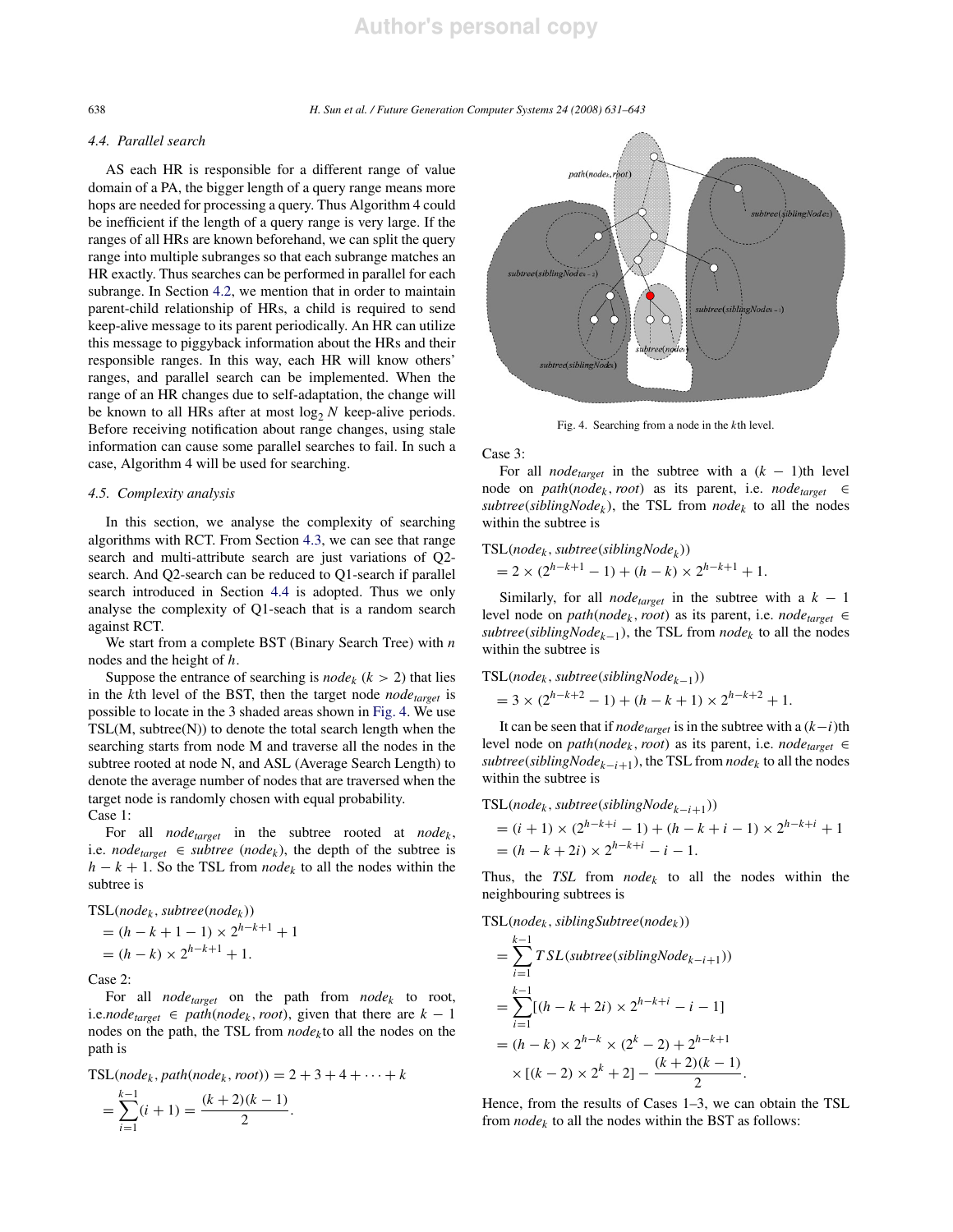$$
ASL_{total} = \frac{TSL_{total}}{SearchTimes_{total}}
$$
  
= 
$$
\frac{[2^h \times (h-4) + 1] \times (2^h - 1) + 2^h \times [(h-1) \times 2^h + 1] + h \times 2^{h+1}}{(2^h - 1)^2}
$$
  

$$
\approx h - 4 + h - 1 = 2h - 5
$$

Box I.

$$
\begin{aligned} \text{ASL}_{total} &= \sum_{k=1}^{h} [p(node_k) \times \text{ASL}(node_k)] \\ &= \sum_{k=1}^{h} \left[ \frac{2^k}{2^h - 1} \times \frac{2^h \times (h + k - 4) + 2^{h - k + 2} + 1}{2^h - 1} \right] \\ &\times \frac{[2^h \times (h - 4) + 1] \times (2^h - 1) + 2^h \times [(h - 1) \times 2^h + 1] + h \times 2^{h + 1}}{(2^h - 1)^2} \\ &\approx h - 4 + h - 1 = 2h - 5 \end{aligned}
$$

Box II.

 $TSL(node_k, subtree(root))$ 

$$
= TSL(node_k, subtree(node_k))
$$
  
+ TSL(node\_k, path(node\_k, root))  
+ TSL(node\_k, siblingSubtree(node\_k))  

$$
= (h - k) \times 2^{h-k+1} + 1 + \frac{(k+2)(k-1)}{2}
$$
  
+ (h - k) \times 2^{h-k} \times (2^k - 2) + 2^{h-k+1}  

$$
\times [(k-2) \times 2^k + 2] - \frac{(k+2)(k-1)}{2}
$$
  

$$
= 2^h \times (h + k - 4) + 2^{h-k+2} + 1.
$$

Then the total TSL from each node within the BST to all the nodes within the BST is:

$$
TSL_{total}
$$
  
=  $\sum_{k=1}^{h} [NumberOf(node_k) \times TSL(node_k, subtree(root))]$   
=  $\sum_{k=1}^{h} {2^{k-1} \times [2^h \times (h + k - 4) + 2^{h-k+2} + 1]}$   
=  $[2^h \times (h - 4) + 1] \times (2^h - 1) + 2^h$   
 $\times [(h - 1) \times 2^h + 1] + h \times 2^{h+1}.$ 

With our three assumptions mentioned above, we have the average search length ASL: See Box I

The above result can also be obtained through the following approach, where  $p \ (node_k)$  is the probability of the presence of all the kth-level nodes in a BST:

.

$$
ASL(node_k) = \frac{TSL(node_k, subtree(root))}{2^h - 1}
$$
  
= 
$$
\frac{2^h \times (h + k - 4) + 2^{h - k + 2} + 1}{2^h - 1}
$$

Thus, we have the following result in Box II:

It can be easily calculated that when  $h \leq 2$ , the ASL is one. Thus we have the conclusion that the average length of random search with complete BST is roughly equal to  $2h - 5$ . Here, we give an estimation of average length of random search with AVL.

The difference between a complete BST and an AVL is that the number of leaf nodes in an AVL can ranges from 1 to  $2^{h-1}$ . Therefore, the average search length will be less than that of complete BST with the same depth. Furthermore, the average search length should be larger than that of complete BST with  $h - 1$  depth. Then, we can conclude

$$
\begin{cases} \text{ASL}_{\text{AVL}} \in (2h - 7, 2h - 5], & h \ge 3\\ \text{ASL}_{\text{AVL}} = 1, & h \le 2. \end{cases} \tag{4}
$$

For example, the average search length of an AVL with 100 nodes is larger than seven and less than/equal to nine.

# 5. Performance evaluation

# 5.1. Simulation methodology

The RCT algorithms are simulated through an event-driven approach with Java codes. The simulated RCT has 100 nodes (HRs). The value domain D of selected PA is [0,100], and D is evenly split across the HRs, which means the length of an HR's subrange is one. The query arrival is modelled as a Poisson distribution.

The metrics we use are as follows: (1) Number of queries per node. This metric is used to evaluate the average query load of an HR in different situations. With this metric, we can know the overhead of RCT when facing different numbers of simultaneous queries. (2) Average Search Length (ASL). ASL indicates the average number of HRs that a request is passed before being processed. Combining metrics (1) and (2), we can evaluate the efficiency of resource discovery. (3) Standard deviation of query load. As RCT has the ability of load-aware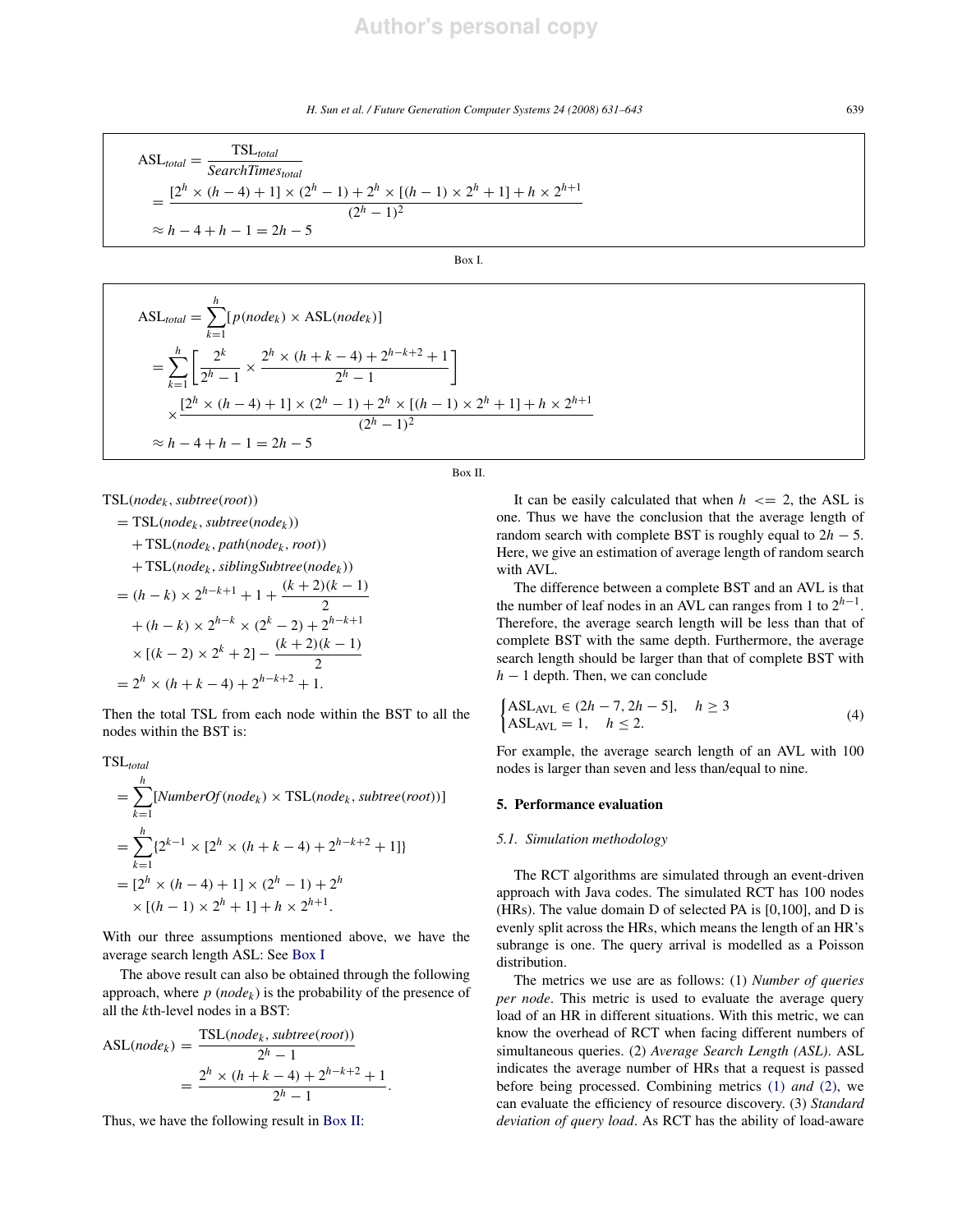



Fig. 5. Query rate vs. Query load per HR.

adaptation, this metric is used to evaluate how a load is balanced across HRs. The smaller value of this metric indicates a better balancing effect.

#### 5.2. Evaluation results

We design three experiments to evaluate RCT based on the three metrics defined above.

In first experiment, we evaluate RCT performance in terms of metric (1) and (2) through varying query rate. The query rate varies from 500 per second to 10,000 per second, and queries are distributed equally to 100 HRs. The queries in this experiment are Q1 queries that are single attribute and point queries. We compare RCT performance with hierarchical scheme. Globus MDS [7] is a hierarchical scheme, but it allows data replication across levels, and here we do not consider replication. From Fig. 4, we observe that RCT incurs less overhead to each node than hierarchical scheme. To show results better, the query load of an hierarchical scheme is reduced by 50 times in Fig. 5. Fig. 6 shows that a query is processed with smaller ASL than an hierarchical scheme under different query rates. From the conclusion drawn from Section 4.5, we know the ASL with RCT is between 8.5 and 9. We can say RCT outperforms an hierarchical scheme (no replication) in all cases.

As range query is widely used in grids, our second experiment is to evaluate how RCT performs with different lengths of query ranges. The lengths of query range vary from 1 to 100. Fig. 7 shows the results in terms of metric (1) using Algorithm 4. As the length of query range increases, the average load of an HR increases linearly. This is because query ranges are split into more subranges in the process of searching across RCT when the length of query range increases. Fig. 8 plots the comparison of parallel search with Algorithm 4 in terms of metric (2). The ASL with Algorithm 4 and parallel search increases linearly along with the length of query range, although parallel search can reduce ASL to some extent. Indeed, parallel search can reduce the total search time greatly by performing subsearches simultaneously. Note that although the second experiment is designed for single attribute











Fig. 8. Length of query range vs. ASL.

and range queries, the results are similar with multi-attribute and range queries. This is because multi-attribute queries are first processed by performing search against the PA attribute contained in the given query constraints, and the constraints for other attributes will be processed locally in an HR node.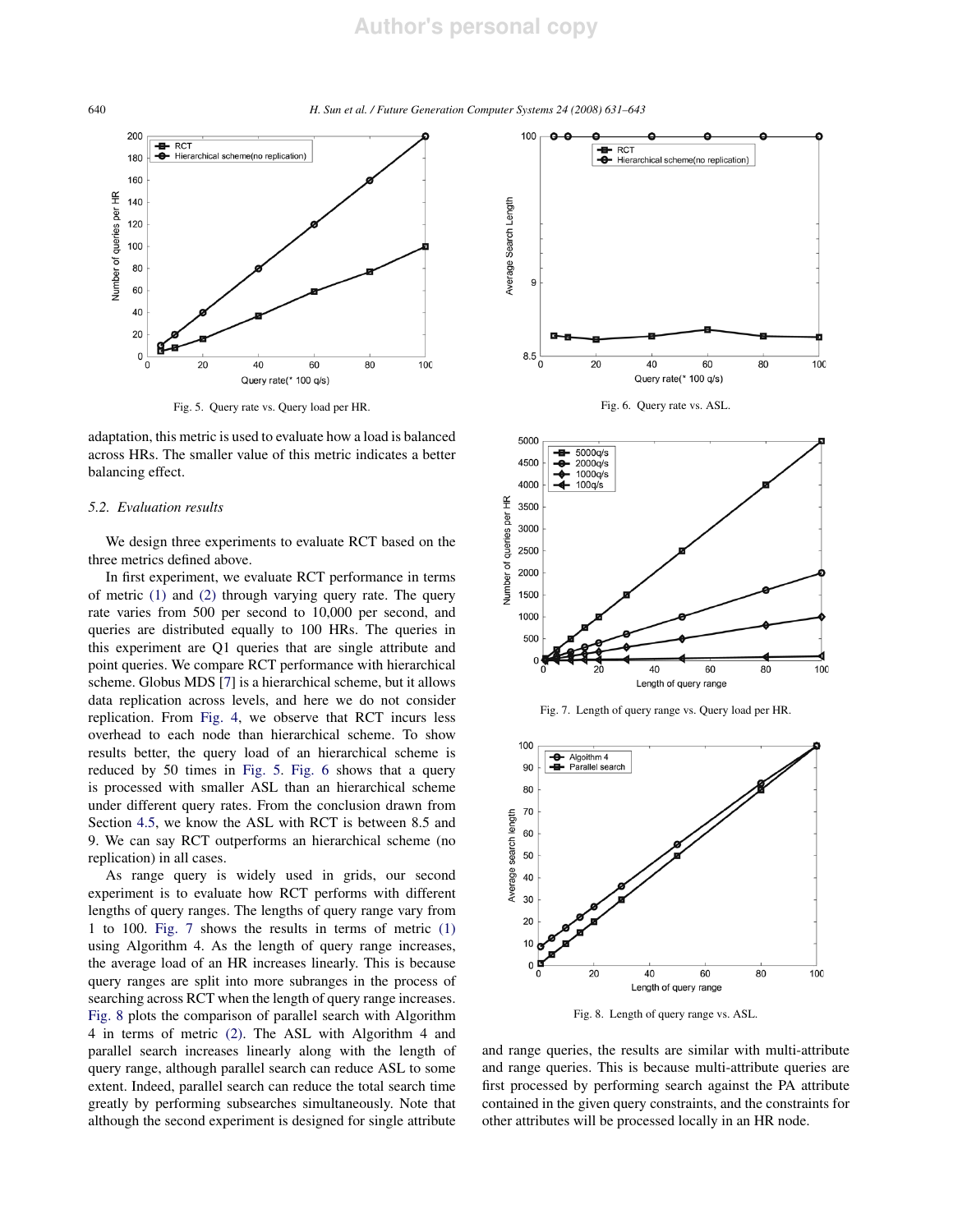

Fig. 10. Number of HRs during adaptation.

Since RCT is designed to be adaptive based on its load status, we design the third experiment to evaluate how RCT adapt in overloaded and light-loaded situations. In practice, the aforementioned thresholds of  $l_{over}$ ,  $l_{light}$  and  $l_{warming}$  can be defined as number of quires to process per second. In this experiment, they are set to be 50, 25 and 40 respectively. We let 90 HRs work normally with a load of 40 queries per second. The load of other 10 HRs varies from 1 to 120, which is a process of being light-loaded, normal and overloaded. Fig. 9 shows that the load-aware adaptation mechanism of RCT can balance the query load effectively in both overloaded and lightloaded cases and greatly reduces the risk of system bottleneck. Fig. 10 plots the total number of HRs during adaptation according to the changing load of the selected 10 HRs. When the selected 10 HRs are light-loaded, they will merge with other HRs, and the number of HRs reduces. While in overloaded situation of the 10 selected HRs, new HRs are born to share the load, resulting in an increase of HR number. From Figs. 9 and 10, we can observe that not only load of each HR but also the RCT structure adapts automatically along with load status of HRs.

#### 6. Application to service discovery

In the previous sections, we have taken computational resource discovery as an example to introduce an RCT scheme. Note grid services are another important category of resources in servicing grid systems. This section is devoted to explaining how RCT can be applied to service discovery.

For the metadata description of services, attribute-value pair is a simple and effective method though more complex approaches like ontology technologies exist. We make use of a set of attribute-value pairs to describe grid services. Among the attributes describing a service, there should be an attribute for describing which application domain the service belongs to, e.g. tModels in UDDI. Thus we can categorize services based on their application domain and organizing services of the same application domain into one RCT tree.

However, different from computational resources, most of the attributes of grid services are not numerical, which makes it unsuitable to distribute services of an application domain across tree nodes of an RCT. Therefore in order to apply RCT to service discovery, we need to convert nonnumerical attributes to be numerical ones. This can be done by adoption of Hash functions as DHT-based peer-to-peer technologies do. Compared to DHT schemes, our solution is featured by a categorizing mechanism before routing user request to destination nodes, which results a shorter routing path.

With the above two steps, service discovery can be supported efficiently using RCT scheme. Therefore, we can say RCT can be adopted to build a complete grid information service for service grids.

# 7. Conclusion

In this paper, we propose an overlay RCT for effective resource discovery in grid. RCT leverages application resource requirement to organize resources based on AVL tree. Although RCT is hierarchical, nodes in higher levels need not maintain more information than those in lower levels, which makes RCT very scalable. RCT is designed to be self-organizing, selfadaptive and fault-tolerant. Commonly used queries such as range queries and multi-attribute queries are well supported by RCT. We conduct extensive evaluations through simulations. Finally, with thorough explanation that RCT can also support service discovery, we conclude that RCT provides a complete solution for grid resource discovery.

Currently, we mainly focus on computational resource discovery and present the basic ideas to apply RCT to service discovery. We will further complete the design of RCT to provide an integrated solution to grid resource discovery. Then we plan to implement the corresponding scheme and deploy the resultant system in real grids like our CROWN grid.

# Acknowledgements

This work was supported in part by the 863 programme of China under Grant 2007AA010301, and by the NFSC programme China National Natural Science Funds for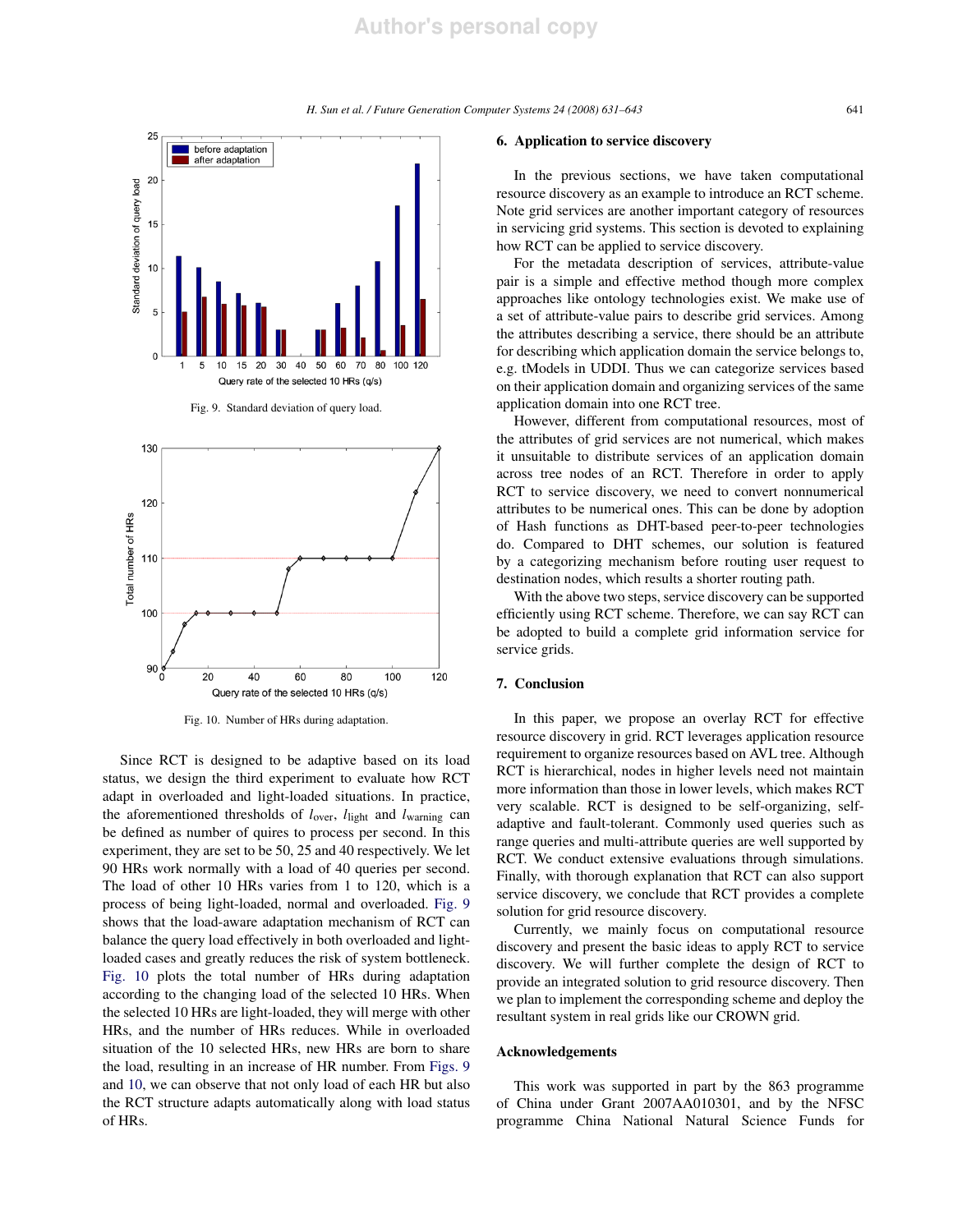Distinguished Young Scholar under Grant 60525209, partly by National Basic Research Programme of China 973 under Grant 2005CB321803, and partly by the NFSC programme under Grant 60703056. Some preliminary results of this work were presented in the Proceedings of the 2nd IEEE International Conference on e-Science and Grid Computing, 2006.

# References

- [1] CROWN Project. http://www.crown.org.cn/en.
- [2] DSS application developed in CROWN. http://www.crown.org.cn/en/app/app info.jsp?appid=110.
- [3] A. Andrzejak, Z. Xu, Scalable, efficient range queries for grid information services, in: Proceedings of the 2nd IEEE International Conference on Peer-to-Peer Computing, P2P'02, Linkoping, Sweden, 2002.
- [4] A.R. Bharambe, M. Agrawal, S. Seshan, Mercury: Supporting scalable multiattribute range queries, in: Proceedings of ACM SIGCOMM, Portland, OR, USA, 2004.
- [5] Y. Chawathe, S. Ramabhadran, S. Ratnasamy, A. LaMarca, S. Shenker, J. Hellerstein, A case study in building layered DHT applications, in: Proceedings of ACM SIGCOMM, Philadelphia, PA, USA, 2005.
- [6] A.S. Cheema, M. Muhammad, I. Gupta, Peer-to-Peer discovery of computational resources for grid applications, in: Proceedings of the 6th IEEE/ACM International Workshop on Grid Computing, Grid 2005, Seattle, WA, USA, 2005.
- [7] K. Czajkowski, S. Fitzgerald, I. Foster, C. Kesselman, Grid information services for distributed resource sharing, in: Proceedings of the 8th IEEE International Symposium on High Performance Distributed Computing, HPDC 2001, CA, USA, 2001.
- [8] I. Foster, C. Kesselman, J.M. Nick, S. Tuecke, Grid services for distributed system integration, IEEE Computer 35 (6) (2002) 37–46.
- [9] I. Foster, C. Kesselman, S. Tuecke, The anatomy of the grid: Enabling scalable virtual organization, International Journal of Sumpercomputer Applications 15 (3) (2001) 200–222.
- [10] J. Gao, P. Steenkiste, An adaptive protocol for efficient support of range queries in DHT-based systems, in: Proceedings of the 12th IEEE International Conference on Network Protocols, ICNP 2004, Berlin, Germany, 2004.
- [11] F. Heine, M. Hovestadt, O. Kao, Towards ontology-driven P2P grid resource discovery, in: Proceedings of the 5th IEEE/ACM International Workshop on Grid Computing, Grid 2004, Pittsburgh, USA, 2004.
- [12] J. Huai, H. Sun, C. Hu, Y. Zhu, Y. Liu, J. Li, ROST: Remote and hot service deployment with trustworthiness in CROWN grid, International Journal of Future Generation Computer Systems 23 (6) (2007) 825–835.
- [13] A. Iamnitchi, I. Foster, D.C. Nurmi, A peer-to-peer approach to resource location in grid environments, in: Proceedings of the 11th IEEE International Symposium on High Performance Distributed Computing, HPDC 2002, Edinburgh, Scotland, 2002.
- [14] M. Li, W.-C. Lee, A. Sivasubramaniam, DPTree: A balanced tree based indexing framework for peer-to-peer systems, in: Proceedings of the 14th IEEE International Conference on Network Protocols, Santa Barbara, CA, 2006.
- [15] C. Mastroianni, D. Talia, O. Verta, A super-peer model for resource discovery services in large-scale Grids, International Journal of Future Generation Computer Systems 21 (8) (2005) 1235–1248.
- [16] A. Padmanabhan, S. Wang, S. Ghosh, R. Briggs, A Self-Organized Grouping (SOG) method for efficient grid resource discovery, in: Proceedings of the 6th IEEE/ACM International Workshop on Grid Computing, Grid 2005, Seattle, WA, USA, 2005.
- [17] B. Plale, P. Dinda, G.v. Laszewski, Key concepts and services of a grid information service, in: Proceedings of ISCA 15th International Parallel and Distributed Computing Systems, PDCS, 2002.
- [18] R. Raman, Matchmaking Frameworks for Distributed Resource Management, Ph.D. Thesis, University of Wisconsin-Madison, 2001.
- [19] S. Ratnasamy, P. Francis, M. Handley, R. Karp, S. Shenker, A scalable content-addressable network, in: Proceedings of ACM SIGCOMM, 2001.
- [20] I. Stoica, R. Morris, D. Karger, F. Kaashoek, H. Balakrishnan, Chord: A scalable peer-to-peer lookup service for internet applications, in: Proceedings of ACM SIGCOMM, 2001.
- [21] H. Sun, L. Zhong, J. Huai, Y. Liu, OpenSPACE: An open service provisioning and consuming environment for grid computing, in: Proceedings of the 1st IEEE International Conference on E-Science and Grid Computing, e-Science 2005, Melbourne, Australia, 2005, pp. 288–295.
- [22] P. Trunfio, D. Talia, H. Papadakis, P. Fragopoulou, M. Mordacchini, M. Pennanen, K. Popov, V. Vlassov, S. Haridi, Peer-to-peer resource discovery in grids: Models and systems, International Journal of Future Generation Computer Systems 23 (7) (2007).
- [23] G. Vega-Gorgojo, M.L. Bote-Lorenzo, E. Gomez-Sanchez, A semantic approach to discovering learning services in grid-based collaborative systems, International Journal of Future Generation Computer Systems 22 (6) (2006) 709–719.
- [24] X. Zhang, J.L. Freschl, J.M. Schopf, A performance study of monitoring and information services for distributed systems, in: Proceedings of the 12th IEEE International Symposium on High Performance Distributed Computing, HPDC 2003, Seattle, USA, 2003.
- [25] C. Zheng, G. Shen, S. Li, S. Shenker, Distributed Segment Tree: Support of Range Query and Cover Query over DHT, in: Proceedings of the 5th International Workshop on Peer-To-Peer Systems, IPTPS, Santa Barbara, CA, USA, 2006.



Hailong Sun is a researcher in the School of Computer Science and Engineering, Beihang University, Beijing, China. He received his Ph.D. in Computer Software and Theory from Beihang University, and BS degree in Computer Science from Northern Jiaotong University in 2001. His research interests include grid computing, web services, peer-to-peer computing and distributed systems.



Jinpeng Huai is a Professor and Vice President of Beihang University. He serves on the Steering Committee for Advanced Computing Technology Subject, the National High-Tech Program (863) as Chief Scientist. He is a member of the Consulting Committee of the Central Government's Information Office, and Chairman of the Expert Committee in both the National e-Government Engineering Taskforce and the National e-Government Standard office. Dr Huai

and his colleagues are leading the key projects in e-Science of the National Science Foundation of China (NSFC) and Sino-UK. He has authored over 100 papers. His research interests include middleware, peer-to-peer (P2P), grid computing, trustworthiness and security.



Yunhao Liu received his BS degree in Automation Department from Tsinghua University, China, in 1995, and an M.A. degree in Beijing Foreign Studies University, China, in 1997, and an M.S. and a Ph.D. degree in Computer Science and Engineering at Michigan State University in 2003 and 2004, respectively. He is now an assistant professor in the Department of Computer Science and Engineering at Hong Kong University of Science and Technology.

His research interests include peer-to-peer computing, pervasive computing, distributed systems, network security, grid computing, and high-speed networking. He is a senior member of the IEEE Computer Society.